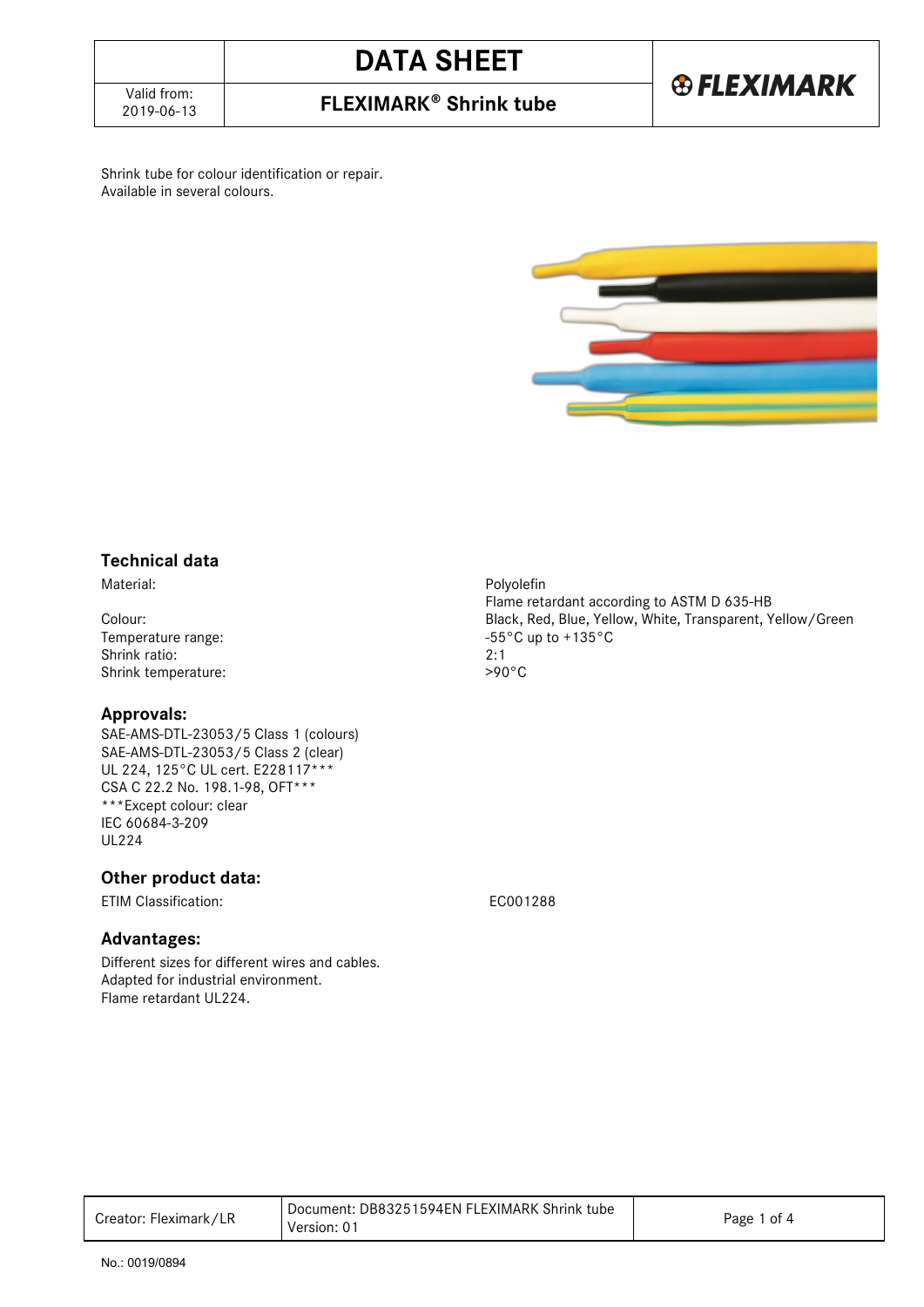### **FLEXIMARK<sup>®</sup> Shrink tube**

### **Physical properties**

| <b>Description</b>  | <b>Test method</b> | <b>Typical value</b> |
|---------------------|--------------------|----------------------|
| Tensile strength    | ASTM D 638         | 13 $N/mm2$           |
| Elongation at break | ASTM D 638         | 350%                 |
| Longitudinal change | <b>ASTM D 2671</b> | $-5\%$ to $+5\%$     |
| Water absorption    | ASTM D 570         | 0.20%                |
| Specific gravity    | ASTM D 792         | 1.45                 |

## **Thermal properties**

| <b>Description</b>                       | <b>Test method</b>   | <b>Typical value</b>                |
|------------------------------------------|----------------------|-------------------------------------|
| Heat shock 4 hours at 250℃               | <b>ASTM D 2671</b>   | no dripping, cracking or<br>flowing |
| Heat aging 168 hours at 175℃             | ASTM D 638           | elongation 250%                     |
| Low temp. flexibility at $-55^{\circ}$ C | <b>ASTM D 2671 C</b> | no cracking                         |
| Flammability                             | <b>UL224</b>         | pass (colours only)                 |

## **Electrical properties**

| <b>Description</b>  | Test method        | <b>Typical value</b> |
|---------------------|--------------------|----------------------|
| Dielectric strength | <b>ASTM D 2671</b> | 20 kV/mm             |
| Volume resistivity  | ASTM D 257         | $10^{16}$ ohm cm     |

## **Chemical properties**

| <b>Description</b>  | <b>Test method</b>   | <b>Typical value</b> |
|---------------------|----------------------|----------------------|
| Chemical resistance | AMS-DTL-23053/5      | good                 |
| Copper corrosion    | <b>ASTM D 2671 B</b> | no corrosion         |

| Creator: Fleximark/LR | Document: DB83251594EN FLEXIMARK Shrink tube<br>Version: 01 | Page 2 of 4 |
|-----------------------|-------------------------------------------------------------|-------------|
|-----------------------|-------------------------------------------------------------|-------------|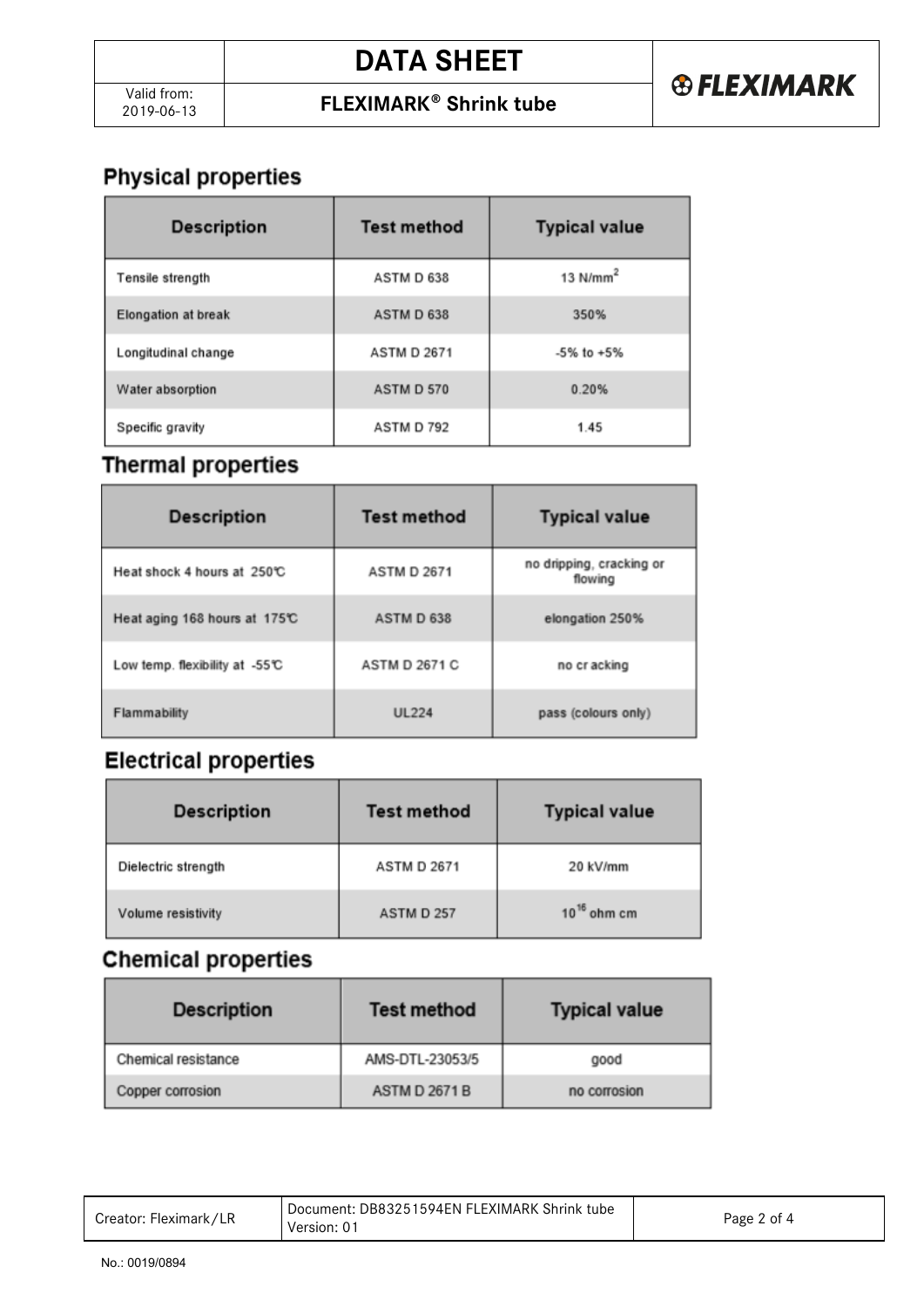# **DATA SHEET**

### **FLEXIMARK<sup>®</sup> Shrink tube**

# **®FLEXIMARK**

### **Product data:**

| E-      | <b>LAPP</b> | Designation                      | Max inside    | <b>Shrink</b> | Length          | Colour       | Quantity/      |
|---------|-------------|----------------------------------|---------------|---------------|-----------------|--------------|----------------|
| nummer  | Article No. |                                  | diameter (mm) | ratio         | (m)             |              | <b>PU</b>      |
| 2972281 | 83251594    | Shrink tube 2.4 mm black         | 2,4           | 2:1           | 15              | Black        | $\mathbf{1}$   |
| 2972282 | 83251600    | Shrink tube 3.2 mm black         | 3,2           | 2:1           | 15              | Black        | $\mathbf{1}$   |
| 2972283 | 83251601    | Shrink tube 4.8 mm black         | 4,8           | 2:1           | 10              | Black        | $\mathbf{1}$   |
| 2972284 | 83251602    | Shrink tube 6.4 mm black         | 6,4           | 2:1           | 10              | Black        | $\mathbf{1}$   |
| 2972285 | 83251603    | Shrink tube 9.5 mm black         | 9,5           | 2:1           | 10              | Black        | $\mathbf{1}$   |
| 2972286 | 83251604    | Shrink tube 12.7 mm black        | 12,7          | 2:1           | 5               | Black        | $\mathbf{1}$   |
| 2972287 | 83251605    | Shrink tube 19.1 mm black        | 19,1          | 2:1           | 5               | Black        | $\mathbf{1}$   |
| 2972288 | 83251606    | Shrink tube 25.4 mm black        | 25,4          | 2:1           | 5               | Black        | $\mathbf{1}$   |
| 2972289 | 83251610    | Shrink tube 3.2 mm red           | 3,2           | 2:1           | $\overline{15}$ | Red          | $\mathbf{1}$   |
| 2972290 | 83251611    | Shrink tube 4.8 mm red           | 4,8           | 2:1           | 10              | Red          | $\mathbf{1}$   |
| 2972291 | 83251612    | Shrink tube 6.4 mm red           | 6,4           | 2:1           | 10              | Red          | $\mathbf{1}$   |
| 2972292 | 83251613    | Shrink tube 9.5 mm red           | 9,5           | 2:1           | 10              | Red          | $\mathbf{1}$   |
| 2972293 | 83251614    | Shrink tube 12.7 mm red          | 12,7          | 2:1           | 5               | Red          | $\mathbf{1}$   |
| 2972294 | 83251615    | Shrink tube 19.1 mm red          | 19,1          | 2:1           | 5               | Red          | $\mathbf{1}$   |
| 2972295 | 83251616    | Shrink tube 25.4 mm red          | 25,4          | 2:1           | 5               | Red          | $\mathbf{1}$   |
| 2972296 | 83251620    | Shrink tube 3.2 mm blue          | 3,2           | 2:1           | 15              | Blue         | $\mathbf{1}$   |
| 2972297 | 83251621    | Shrink tube 4.8 mm blue          | 4,8           | 2:1           | 10              | Blue         | $\mathbf{1}$   |
| 2972298 | 83251622    | Shrink tube 6.4 mm blue          | 6,4           | 2:1           | 10              | Blue         | $\mathbf{1}$   |
| 2972299 | 83251623    | Shrink tube 9.5 mm blue          | 9,5           | 2:1           | 10              | Blue         | $\mathbf{1}$   |
| 2972300 | 83251624    | Shrink tube 12.7 mm blue         | 12,7          | 2:1           | 5               | Blue         | $\mathbf{1}$   |
| 2972301 | 83251625    | Shrink tube 19.1 mm blue         | 19,1          | 2:1           | 5               | Blue         | $\mathbf{1}$   |
| 2972302 | 83251626    | Shrink tube 25.4 mm blue         | 25,4          | 2:1           | 5               | Blue         | $\mathbf{1}$   |
| 2972303 | 83251630    | Shrink tube 3.2 mm yellow        | 3,2           | 2:1           | $\overline{15}$ | Yellow       | $\mathbf{1}$   |
| 2972304 | 83251631    | Shrink tube 4.8 mm yellow        | 4,8           | 2:1           | 10              | Yellow       | $\mathbf{1}$   |
| 2972305 | 83251632    | Shrink tube 6.4 mm yellow        | 6,4           | 2:1           | 10              | Yellow       | $\mathbf{1}$   |
| 2972306 | 83251633    | Shrink tube 9.5 mm yellow        | 9,5           | 2:1           | 10              | Yellow       | $\mathbf{1}$   |
| 2972307 | 83251634    | Shrink tube 12.7 mm yellow       | 12,7          | 2:1           | 5               | Yellow       | $\mathbf{1}$   |
| 2972308 | 83251635    | Shrink tube 19.1 mm yellow       | 19,1          | 2:1           | 5               | Yellow       | $\mathbf{1}$   |
| 2972309 | 83251636    | Shrink tube 25.4 mm yellow       | 25,4          | 2:1           | 5               | Yellow       | $\mathbf{1}$   |
| 2972310 | 83251640    | Shrink tube 3.2 mm white         | 3,2           | 2:1           | 15              | White        | 1              |
| 2972311 | 83251641    | Shrink tube 4.8 mm white         | 4,8           | 2:1           | 10              | White        | $\mathbf{1}$   |
| 2972312 | 83251642    | Shrink tube 6.4 mm white         | 6,4           | 2:1           | 10              | White        | $\mathbf{1}$   |
| 2972313 | 83251643    | Shrink tube 9.5 mm white         | 9,5           | 2:1           | 10              | White        | $\mathbf{1}$   |
| 2972314 | 83251644    | Shrink tube 12.7 mm white        | 12,7          | 2:1           | 5               | White        | $\mathbf{1}$   |
| 2972315 | 83251645    | Shrink tube 19.1 mm white        | 19,1          | 2:1           | 5               | White        | $\mathbf{1}$   |
| 2972316 | 83251646    | Shrink tube 25.4 mm white        | 25,4          | 2:1           | 5               | White        | $\mathbf{1}$   |
| 2972317 | 83251650    | Shrink tube 3.2 mm transparent   | 3,2           | 2:1           | 15              | Transparent  | $\mathbf{1}$   |
| 2972318 | 83251651    | Shrink tube 4.8 mm transparent   | 4,8           | 2:1           | 10              | Transparent  | $\mathbf{1}$   |
| 2972319 | 83251652    | Shrink tube 6.4 mm transparent   | 6,4           | 2:1           | 10              | Transparent  | $\mathbf{1}$   |
| 2972320 | 83251653    | Shrink tube 9.5 mm transparent   | 9,5           | 2:1           | 10              | Transparent  | 1              |
| 2972321 | 83251654    | Shrink tube 12.7 mm transparent  | 12,7          | 2:1           | 5               | Transparent  | $\overline{1}$ |
| 2972322 | 83251655    | Shrink tube 19.1 mm transparent  | 19,1          | 2:1           | 5               | Transparent  | $\mathbf{1}$   |
| 2972323 | 83251656    | Shrink tube 25.4 mm transparent  | 25,4          | 2:1           | 5               | Transparent  | $\mathbf{1}$   |
| 2940044 | 83251657    | Shrink tube 3.2 mm yellow/green  | 3,2           | 2:1           | 15              | Yellow/Green | $\mathbf{1}$   |
| 2940045 | 83251658    | Shrink tube 4.8 mm yellow/green  | 4,8           | 2:1           | 10              | Yellow/Green |                |
| 2940046 | 83251659    | Shrink tube 6.4 mm yellow/green  | 6,4           | 2:1           | 10              | Yellow/Green | $\mathbf{1}$   |
| 2940047 | 83251664    | Shrink tube 9,5 mm yellow/green  | 9,5           | 2:1           | 10              | Yellow/Green |                |
| 2940049 | 83251661    | Shrink tube 12.7 mm yellow/green | 12,7          | 2:1           | 5               | Yellow/Green |                |
| 2940095 | 83251662    | Shrink tube 19.1 mm yellow/green | 19,1          | 2:1           | 5               | Yellow/Green |                |
| 2940097 | 83251663    | Shrink tube 25.4 mm yellow/green | 25,4          | 2:1           | $\overline{5}$  | Yellow/Green |                |

|  | Creator: Fleximark/LR | Document: DB83251594EN FLEXIMARK Shrink tube<br>Version: 01 | Page 3 of 4 |
|--|-----------------------|-------------------------------------------------------------|-------------|
|--|-----------------------|-------------------------------------------------------------|-------------|